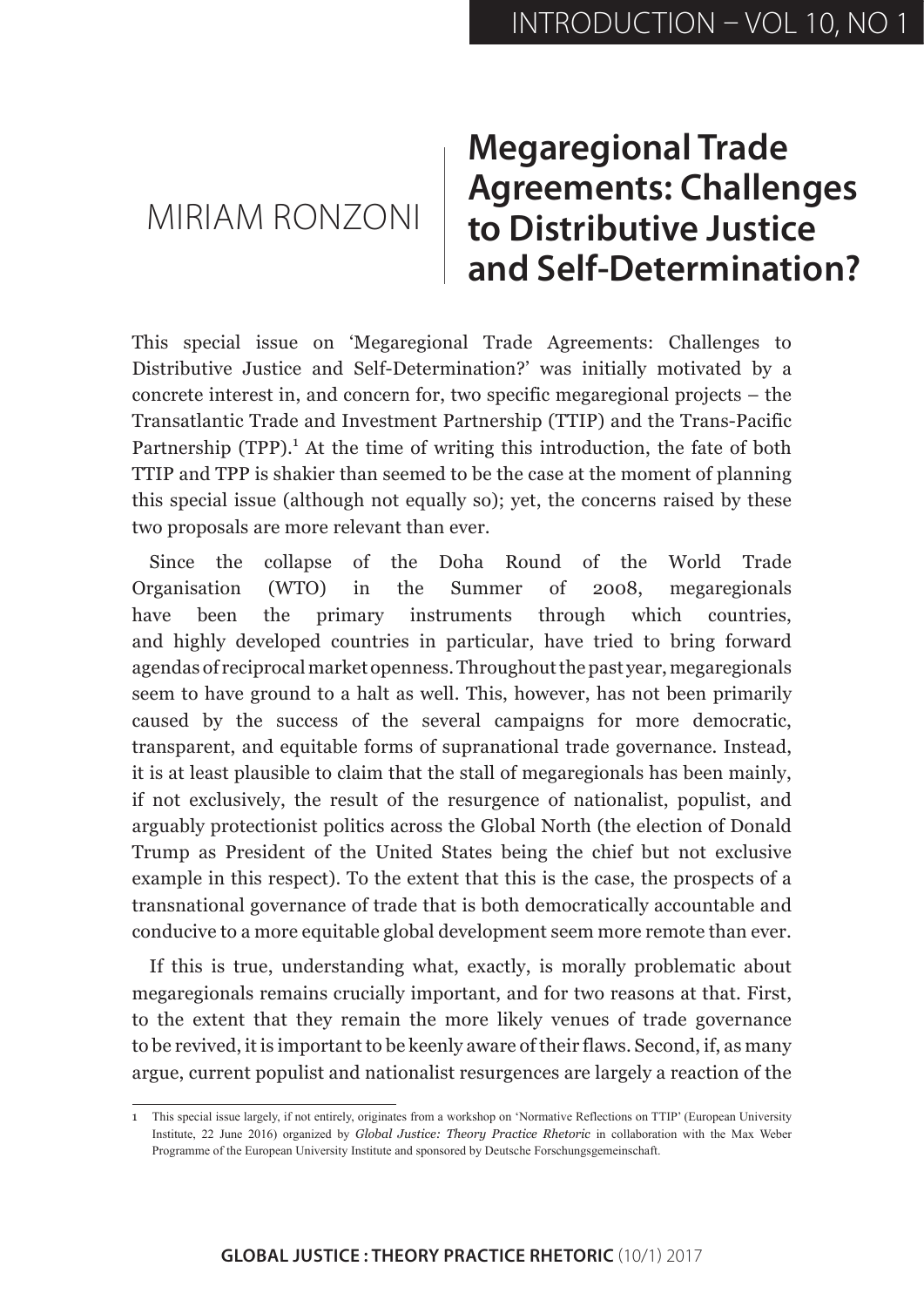From a normative perspective, megaregionals have been the object of criticism for three broad sets of reasons. First, the very nature of a megaregional has come under critical scrutiny. Megaregionals are, by definition, less inclusive than instruments of global trade governance such as the WTO. In spite of all their well analysed flaws, WTO rounds had at least an aspiration to inclusiveness, accountability, and procedural fairness. Second, there seems to be something specific to the very way in which negotiations for megaregionals are carried out. According to their critics, megaregional negotiations have brought the secrecy, lack of transparency, and lack of democratic accountability which has arguably characterized much of supranational economic governance over the past few decades to a whole new level. There seems to be, not only a disregard for the active information and participation of democratic publics, but an active attempt to keep them in the dark – or so critics argue. Indeed, most public discussions on TTIP and TPP in particular have occurred in the immediate aftermaths of some prominent *leaks*. 3 Third, and final, the very substantive contents of megaregionals seem to exhibit some particularly objectionable common trends. Megaregionals tend, for example, to further consolidate and indeed crystallise the already existing practice of investor-trade arbitration, which arguably gives powerful transnational corporations undue power to interfere with the legitimate policy choices of hosting countries. More widely, megaregionals have come under wide criticism for their emphasis on 'non-tariff barriers,' i.e. 'barriers' to trade constituted by different regulatory frameworks, health and safety and animal welfare standards, etc. As Joseph Stiglitz has famously summarized,

It's not about trade […]. It's about regulations […]. Regulations are important to us as citizens: they are important for health, education, the environment, even the management of the economy […]. To me, this is at the heart of democracy […]. What they want is stripping away regulations. Harmonizing down. They're not saying, 'okay

<sup>2</sup> See e.g. Matthew Goodwin and Rob Ford, 'White face, blue collar, grey hair: the "left behind" voters only Ukip understands,' *The Guardian* (5 March 2014), <https://www.theguardian.com/commentisfree/2014/mar/05/leftbehind-voters-only-ukip-understands> (Accessed: 1 November 2017); and Timothy Garton Ash, 'Only respect for the "left behind" can turn the populist tide,' *The Guardian* (28 September 2017), <https://www.theguardian.com/ commentisfree/2017/sep/28/far-right-rightwing-nationalism-populist> (Accessed: 1 November 2017).

<sup>3</sup> A good source on these is <https://trade-leaks.org/> (Accessed: 1 November 2017).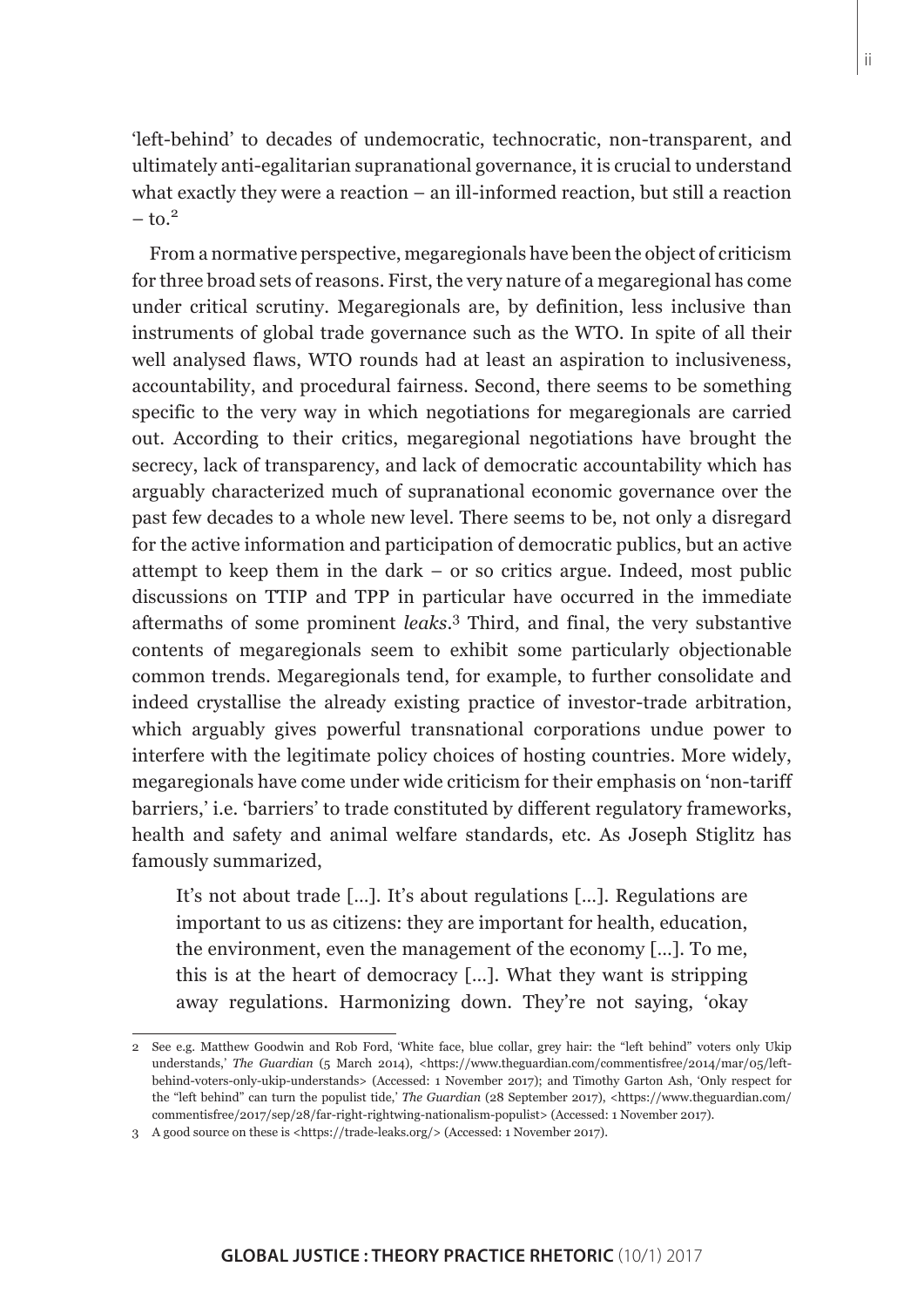let's harmonize standards on intellectual property to make access to generic medicines more accessible for everybody, that will lower the price, and that will improve health care.' That's not what they're talking about.<sup>4</sup>

By focusing on non-tariff barriers, megaregionals arguably constitute a threat both to social justice and to democracy. They constitute a threat to the former, because lowering regulatory standards (what Stiglitz calls 'harmonizing down') is almost universally in the interest of investors and to the detriment of the poor and the vulnerable. They constitute a threat to the latter because they arguably hollow out domestic democratic politics. As Rodrik suggests, if you want to have states and deep economic integration, you need to give up democracy, for all states are allowed to do is to follow the same rules and thus smoothen integration.<sup>5</sup> Domestic democratic politics requires diversity.

The contributions to this special issue jointly offer a simultaneously wide and in-depth analysis of these three areas of concern. Risse and Brandi focus on the first two, namely 1) the problematic nature of megaregionals qua megaregionals, largely independently of their specific content; and 2) the non-inclusive nature of megaregional negotiations. Risse analyses the topic from a *global justice* viewpoint – and from his own 'grounds of justice' view perspective in particular – making a case for trade multilateralism of the kind that is represented, however imperfectly, by the WTO. To the extent that multilateralism is hindered by megaregionals, megaregionals are pro tanto unjust regardless of their content. Brandi focuses, instead, on the potential for international *domination* offered by megaregionals, again before we even start scrutinizing their content. Through megaregionals, she argues, powerful states can dominate both weaker participants as well as excluded parties. The former are deprived from the procedurally fairer (if still highly imperfect) mechanisms which the WTO offers. The latter largely have to adjust to the outcome of megaregionals in order to retain some access to the participating markets (especially in terms of regulations) without having had a say in the shaping of the relevant rules. Dietsch focuses on the impact of megaregionals on social and distributive justice in particular. His paper offers a rich taxonomy of the way in which investor protection mechanisms (which are arguably the 'signature dish' of megaregionals) can affect employment on the one hand and the distributive conflict between labour and capital on the other. Finally, Banai focuses on the effect of megaregional agreements on democratic self-determination. By

<sup>4</sup> Global Economic Dynamics (GED) Project interview with Joseph Stiglitz (10 October 2015), <https://www.youtube. com/watch?v=sIfO5HRRjQg> (Accessed: 1 November 2017).

<sup>5</sup> Dani Rodrik, *The Globalization Paradox: Democracy and the Future of the World Economy* (New York: Norton & Co., 2011).